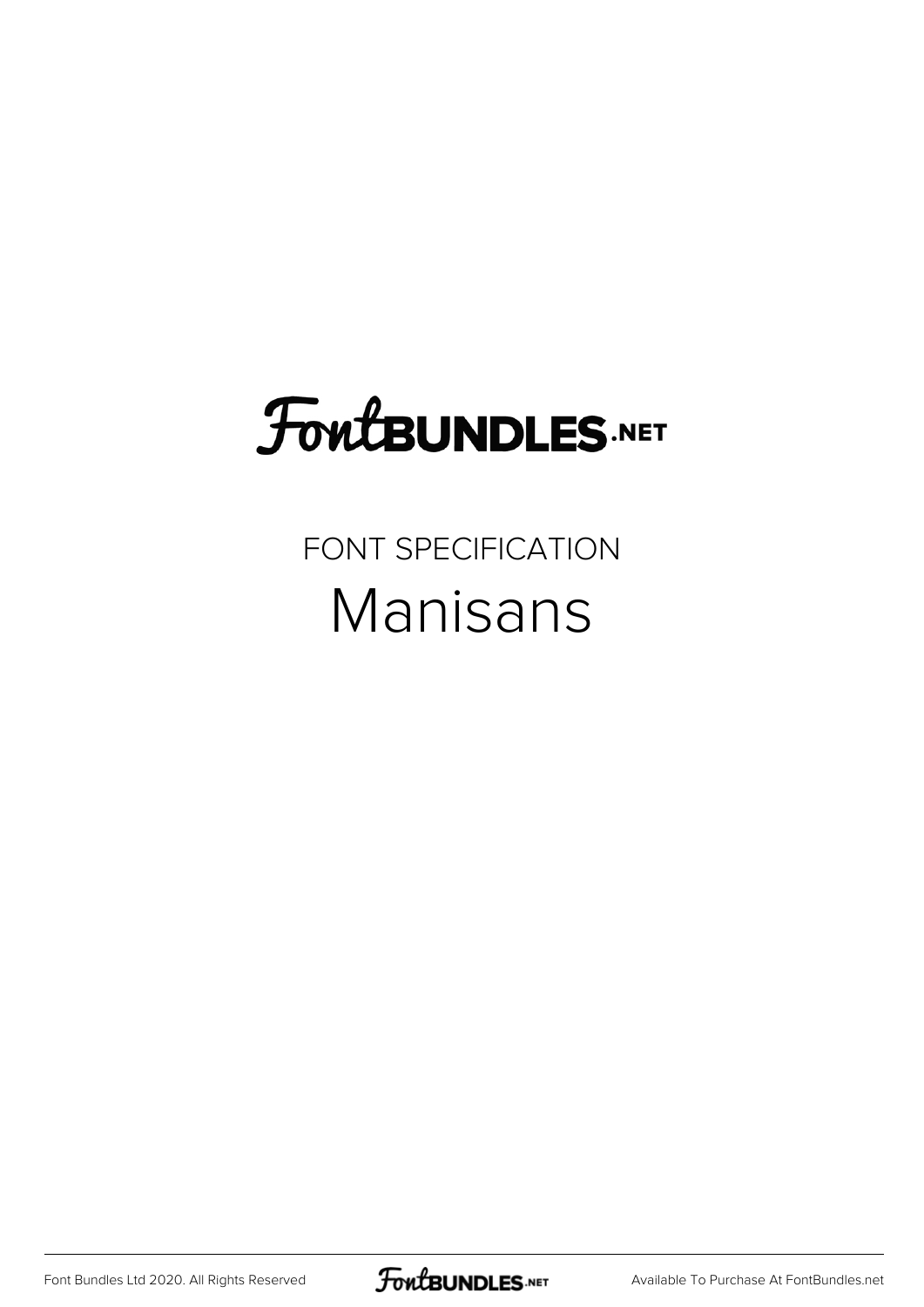Manisans - Regular

**Uppercase Characters** 

### ABCDEEGHIJKI MNOPO **RSTUVWXYZ**

Lowercase Characters

## abcdefghijklmnopgrst **UVWXYZ**

**Numbers** 

#### 0123456789

**Punctuation and Symbols** 

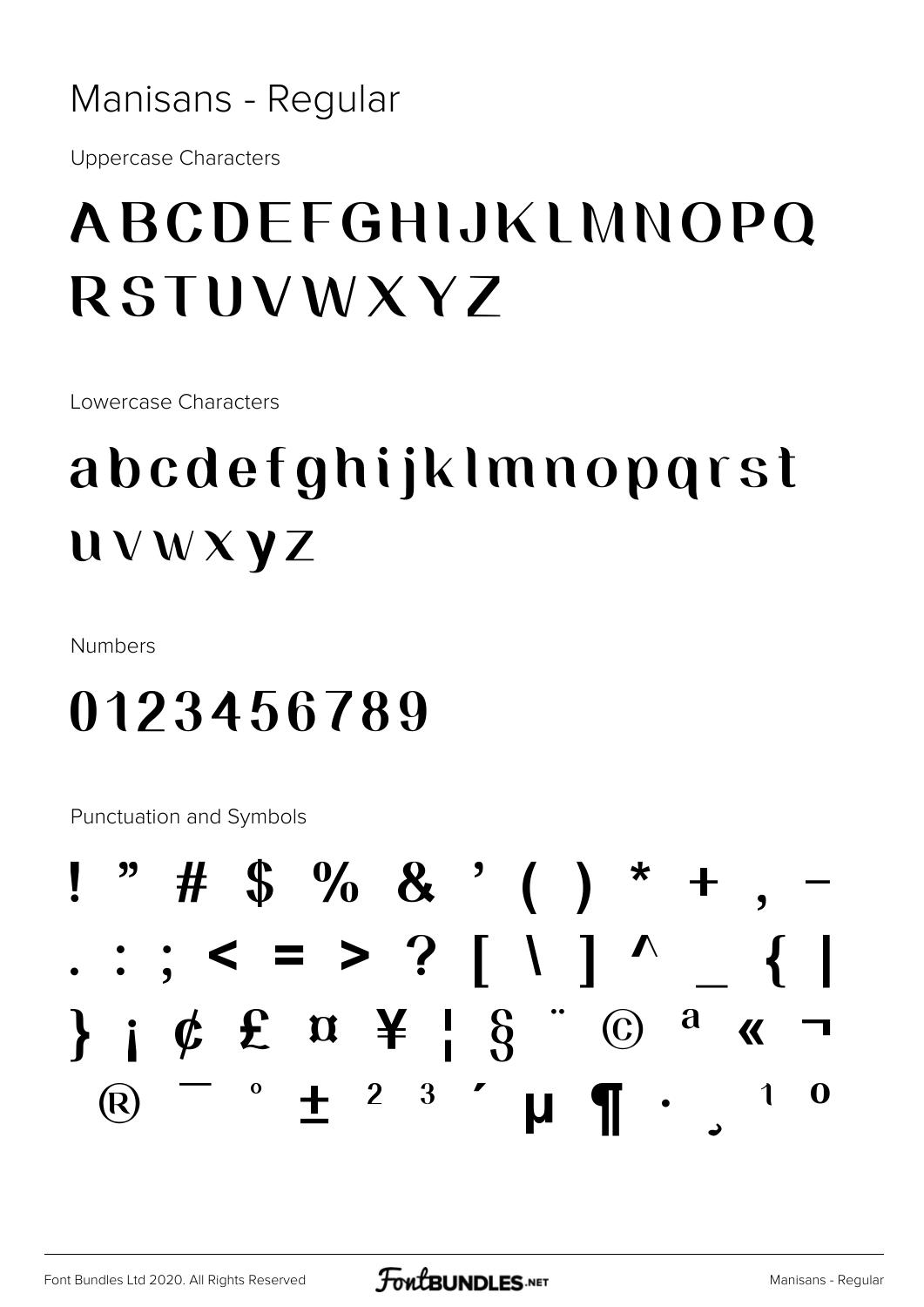# À Á Â Ã Ä Å Æ Ç È É Ê Ë Ì Í Î Ï Ð Ñ Ò Ó Ô Õ Ö × Ø Ù Ú  $\hat{U}$   $\hat{U}$   $\hat{Y}$   $D$   $B$   $\hat{a}$   $\hat{a}$   $\hat{a}$   $\hat{a}$   $\hat{a}$ ä å æ ç è é ê ë ì